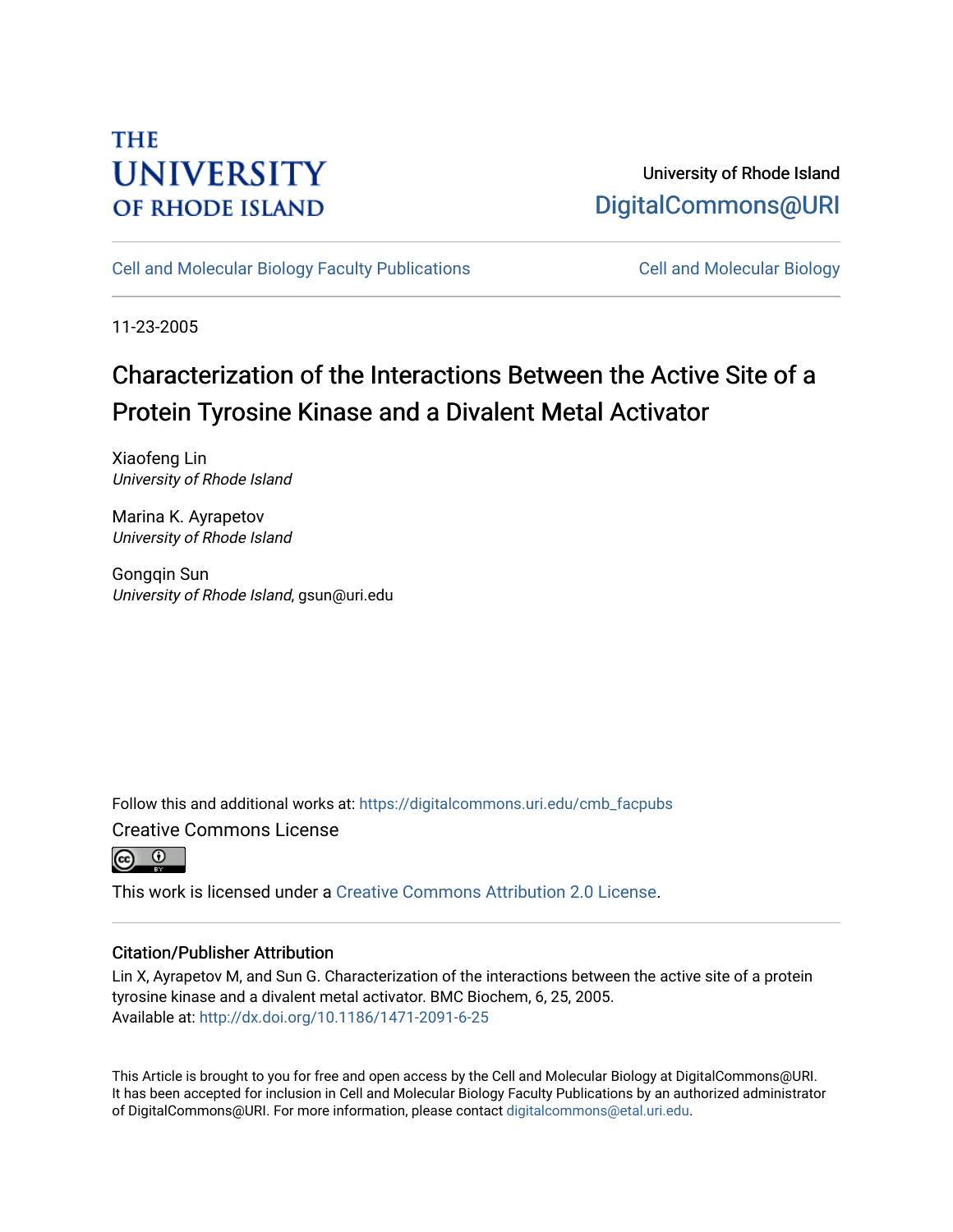### Research article **[Open Access](http://www.biomedcentral.com/info/about/charter/)**

## **Characterization of the interactions between the active site of a protein tyrosine kinase and a divalent metal activator** Xiaofeng Lin, Marina K Ayrapetov and Gongqin Sun\*

Address: Department of Cell and Molecular Biology, University of Rhode Island, Kingston, RI 02881, USA

Email: Xiaofeng Lin - xlin8985@postoffice.uri.edu; Marina K Ayrapetov - mayr1229@gmail.com; Gongqin Sun\* - gsun@uri.edu \* Corresponding author

Published: 23 November 2005

*BMC Biochemistry* 2005, **6**:25 doi:10.1186/1471-2091-6-25

[This article is available from: http://www.biomedcentral.com/1471-2091/6/25](http://www.biomedcentral.com/1471-2091/6/25)

© 2005 Lin and Sun; licensee BioMed Central Ltd.

This is an Open Access article distributed under the terms of the Creative Commons Attribution License [\(http://creativecommons.org/licenses/by/2.0\)](http://creativecommons.org/licenses/by/2.0), which permits unrestricted use, distribution, and reproduction in any medium, provided the original work is properly cited.

Received: 31 August 2005 Accepted: 23 November 2005

#### **Abstract**

**Background:** Protein tyrosine kinases are important enzymes for cell signalling and key targets for anticancer drug discovery. The catalytic mechanisms of protein tyrosine kinase-catalysed phosphorylation are not fully understood. Protein tyrosine kinase Csk requires two  $Mg^{2+}$  cations for activity: one (M1) binds to ATP, and the other (M2) acts as an essential activator.

**Results:** Experiments in this communication characterize the interaction between M2 and Csk. Csk activity is sensitive to pH in the range of 6 to 7. Kinetic characterization indicates that the sensitivity is not due to altered substrate binding, but caused by the sensitivity of M2 binding to pH. Several residues in the active site with potential of binding M2 are mutated and the effect on metal activation studied. An active mutant of Asn319 is generated, and this mutation does not alter the metal binding characteristics. Mutations of Glu236 or Asp332 abolish the kinase activity, precluding a positive or negative conclusion on their role in M2 coordination. Finally, the ability of divalent metal cations to activate Csk correlates to a combination of ionic radius and the coordination number.

**Conclusion:** These studies demonstrate that M2 binding to Csk is sensitive to pH, which is mainly responsible for Csk activity change in the acidic arm of the pH response curve. They also demonstrate critical differences in the metal activator coordination sphere in protein tyrosine kinase Csk and a protein Ser/Thr kinase, the cAMP-dependent protein kinase. They shed light on the physical interactions between a protein tyrosine kinase and a divalent metal activator.

#### **Background**

Protein tyrosine kinases (PTK)<sup>1</sup> are a large family of enzymes that transfer the γ-phosphate of ATP to tyrosine hydroxyl groups in proteins. By phosphorylation, PTKs regulate the conformation and function of their protein substrates [1]. This covalent modification is a fundamental mechanism of signal transduction in mammalian cells. Aberrant activation of many specific protein tyrosine kinases causes mishaps in cell signalling, and results in proliferative diseases, such as cancer [2]. Many protein tyrosine kinases are considered as important targets for drug development against such diseases [3]. For full understanding of phosphorylation-mediated signalling and to provide a knowledge base for anti-PTK drug discovery, it is important to understand the catalytic mechanisms of protein tyrosine kinases.

C-terminal Src kinase (Csk) is a cytoplasmic PTK that phosphorylates Src family kinases (SFKs) and down-regulates their kinase activities [4,5]. The mechanistic basis of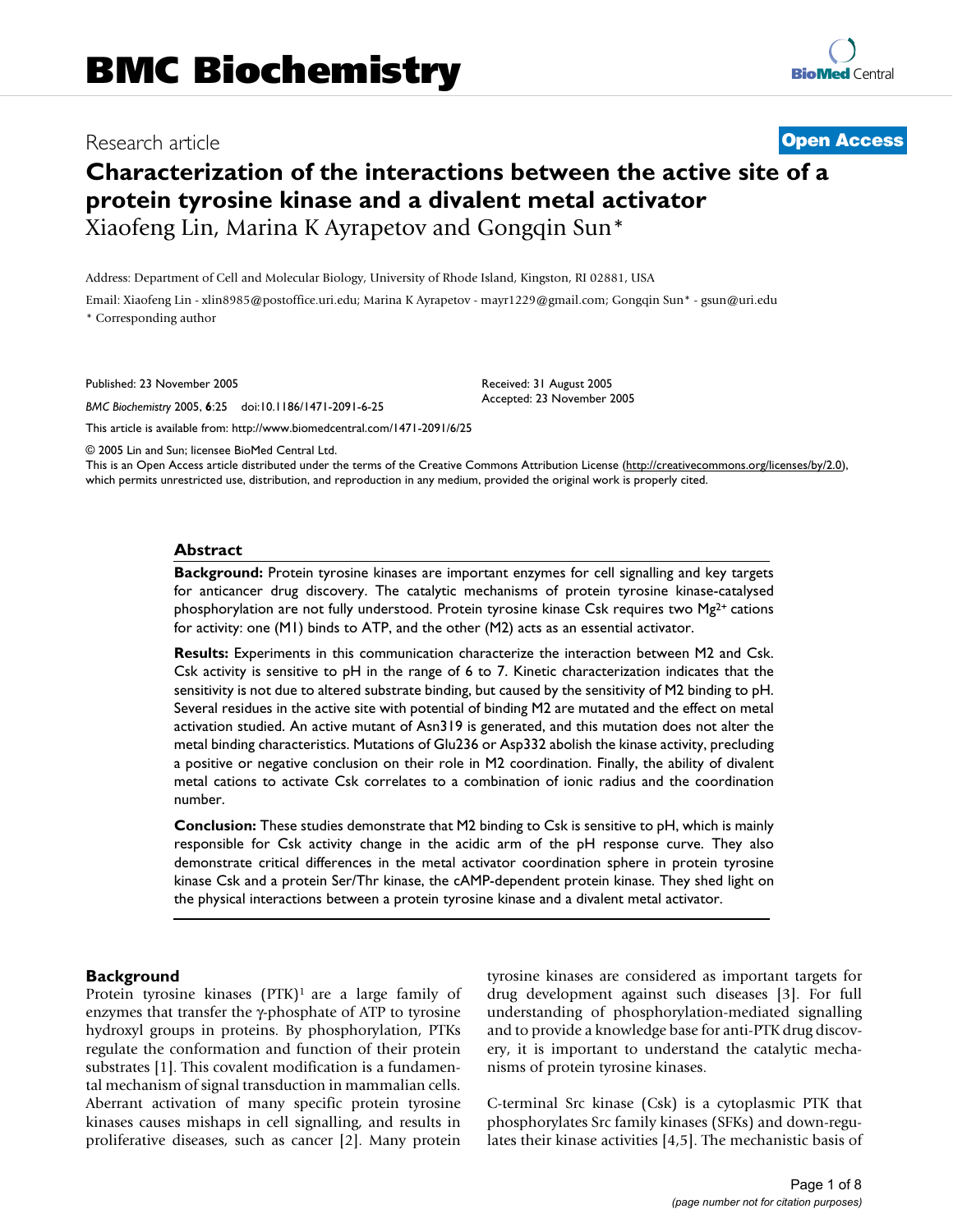

**pH optimum of Csk**. The Csk kinase activity is assayed as described in the Methods section. The activity at different pH

catalysis by Csk and PTKs in general is still poorly understood. Csk-catalyzed phosphorylation reaction obeys a ternary complex mechanism, likely with rapid and random binding of ATP-Mg and the phosphate-accepting substrate [6]. In addition to a Mg<sup>2+</sup> cation (M1) as part of the ATP-Mg complex, Csk requires another  $Mg^{2+}$  ion (M2) for optimal kinase activity [7,8]. Kinetic studies demonstrate that M2 is an essential activator [7]. Because the affinity of Csk for the metal activator at 2.3 mM falls within the range of the cellular Mg<sup>2+</sup> concentration, this activation may play a regulatory role in the kinase function [7,9].

Even though Mg2+ is likely the physiological activator, several other divalent metal cations can substitute for Mg2+ and activate Csk to various levels [8,10]. For example, Mn2+ can replace Mg2+ and results in higher activity of Csk, while  $Co^{2+}$ , Ni<sup>2+</sup> are not as effective as Mg<sup>2+</sup> as an activator.  $Zn^{2+}$  can also substitute for Mg<sup>2+</sup> in binding to the M2 binding site, but it cannot serve as an activator. Thus,  $Zn^{2+}$ acts as an inhibitor of Csk activity competitive against M2 [8]. Another intriguing property of the Csk-metal interaction is that these substitution metals all bind to Csk considerably stronger than the physiological activator,  $Mg^{2+}$ . While Csk binds to Mg<sup>2+</sup> with an AC<sub>50</sub> of 2.3 mM, the other metal cations all bind to Csk with  $AC_{50}$  or  $IC_{50}$  in the low µM range. Among all divalent metal cations tested,  $Zn^{2+}$  has the highest affinity for Csk, with an IC<sub>50</sub> of 0.5  $\mu$ M [8].

The requirement of two divalent metal cations for full activity by Csk appears to represent a general catalytic requirement by all PTKs. Several PTKs from different families, such as v-Fps [11], Yes [12], Src [13], Lck [14], insulin receptor kinase [15] and epidermal growth factor

receptor [16], all require two Mg2+ cations for full activity. The insulin receptor kinase has been co-crystallized with both a peptide substrate and an ATP analog [17]. In the active site, two Mg2+ are observed, providing direct structural evidence for the presence of two Mg<sup>2+</sup> ions in PTK catalysis. Kinetic analysis reveals that the metal cation activator might participate in catalysis by different mechanisms for different PTKs. For example, M2 activates Csk and Src by increasing the  $k_{cat}$  without affecting the  $K_m$  for ATP [7]. However, M2 activates IRK [18] and v-Fps [11] by decreasing the  $K_m$  for ATP without affecting the  $k_{cat}$ . The mechanistic basis for such kinetic differences has not been determined.

Interestingly, a protein Ser/Thr kinase, the cAMP-dependent protein kinase (PKA), also binds to two divalent metal cations in the active site during catalysis [19]. However, the second Mg2+ inhibits the kinase activity [20]. Crystallization of PKA complexed with catalytic ligands reveals that two  $Mg^{2+}$  cations are present in the active site [21].

In the current study, we characterized the parameters for the interactions between Csk and M2, such as activity sensitivity to pH, required physical parameters of the divalent metal cation activators, and potential M2 coordinating residues. Mutagenic studies eliminated a residue as a potential ligand for M2, but could not determine if two other residues are involved due to lack of activity in all mutants varying these residues.

#### **Results**

#### *Csk activity is sensitive to pH in the range of 6 to 7*

Because many PTKs are molecular targets for drug discovery, it is of high interest to understand the mechanisms of PTK catalysis. Like most protein tyrosine kinases, the catalytic mechanism of Csk is not fully understood. Csk has a bell-shaped pH response curve, with a pH optimum of around 8 (Figure 1). In the acidic arm of the pH curve, the activity is highly sensitive to pH. At pH 6, the enzyme shows very little activity, but at pH 7, the enzyme is nearly fully active. We hypothesize that this sensitivity likely reflects certain catalytically essential step(s) that is carried out by a functional group with an apparent  $pK_a$  in this range. Elucidation of such catalytically essential step(s) may shed light on the catalytic mechanism.

To test the above hypothesis, we characterized how steady state catalytic parameters responded to pH changes in this range (Figure 2). We first determined the catalytic parameters using ATP as the variable substrate. For this purpose,  $polyE_4Y$ , a random polymer of Glu and Tyr  $(4:1)$ , was used as the phosphate-accepting substrate at a fixed concentration of 1 mg ml<sup>-1</sup>. The apparent  $K<sub>m</sub>$  for ATP decreased from 200 µM at pH 6 to 91 µM at pH 7.2 (relative  $K<sub>m</sub>$  from 1 to 0.45 in Figure 2), but the  $k<sub>cat</sub>$  increased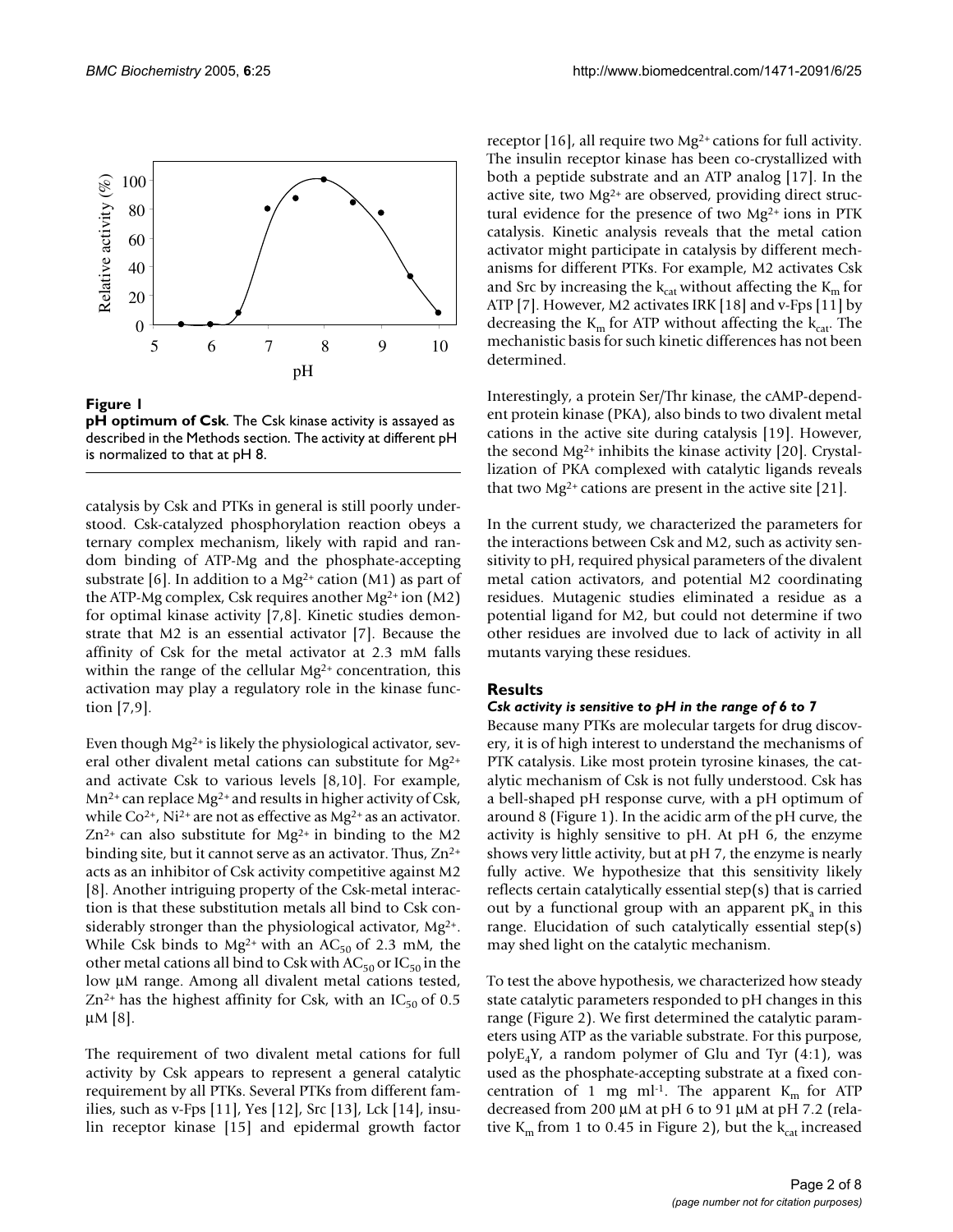

#### **Figure 2 Effect of pH on Csk kinetics with ATP as the variable substrate**. (A) Double reciprocal plot of Csk activity using ATP as the variable substrate at pH 6, 6.1 and 6.2. (B) Plots of relative  $k_{cat}$  and  $K_m$  for ATP as a function of pH. The phosphate-accepting substrate was poly $E_4$ Y at 1 mg ml<sup>-1</sup>. The  $k_{cat}$ (9.1 min<sup>-1</sup>) and  $K_m$  (200 µM) at pH 6 are taken as 1 and all other values are relative to those.

approximately 16 fold. The  $pK_a$  for this  $k_{cat}$  change is estimated to be 6.2. This indicates that phosphoryl transfer but not ATP binding to Csk is sensitive to pH. This pattern is different from those for PKA, whose apparent  $K<sub>m</sub>$  for ATP gradually decreases by a factor of 7 when pH increases from 5.5 to 7 [22]. This contrast in kinetic patterns likely reflects differences in participation by pH-sensitive functional groups in catalysis by these two enzymes. In PKA, the sensitivity to pH is due to increased binding of ATP-M1 at a higher pH. Asp184 is a coordination ligand for M1 [21]. For Csk, the apparent  $K_m$  for ATP is also dependent on the presence of M1, with M1 resulting in



Figure 3 **Effect of pH on Csk catalytic parameters using phosphate-accepting substrate as the variable substrate**. (A) KdSrc is used as the variable substrate. (B) Poly $E_4$ Y is used as the variable substrate.

lower  $K_m$  for ATP [7]. However, because the apparent  $K_m$ of Csk for ATP was largely independent of pH, the function of M1 is likely not affected by pH in this range. The contrast between Csk and PKA suggests that M1 coordination in Csk and PKA is different.

Steady state kinetics was then performed using the phosphate-accepting substrate as the variable substrate. The physiological substrates for Csk are the Src family kinases. Because SFKs are themselves PTKs that autophosphorylate, we used a kinase-defective mutant of Src (kdSrc) as the substrate. KdSrc contains a point mutation in the active site (Lys295Met), which abolishes Src kinase activity but does not affect its ability to serve as a Csk substrate [23,24]. The  $K_m$  of Csk for kdSrc did not change significantly in response to pH in the range of 6 to 7. However, the  $k_{cat}$  increased over 100-fold (Figure 3A). A similar kinetic pattern was observed for  $\text{polyE}_4\text{Y}$ , a commonly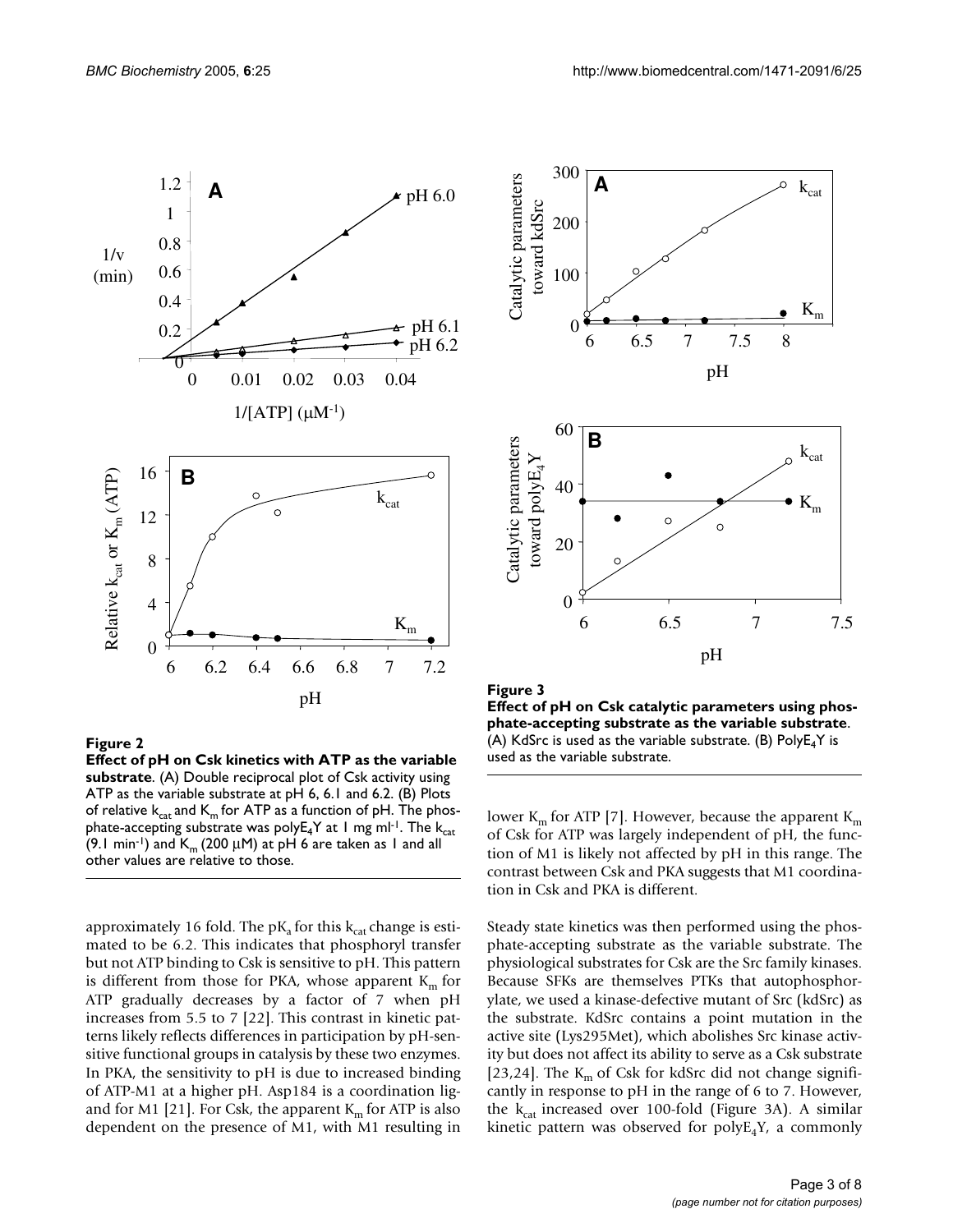

**Mg2+ activation of Csk as a function of pH**. (A) Mg2+ activation of Csk is determined at different pH. The pH values are labeled in the graph. (B) Plot of  $AC_{50}$  as a function of pH.

used artificial substrate for PTK activity assays (Figure 3B) [7,8]. This result indicates that the recognition of the phosphate-accepting substrate is not affected by pH changes in this range. Because the  $k_{cat}$  may be a function of both the phosphoryl transfer step and the ADP release [25], one of these steps is likely affected by pH in this range.

#### *M2 binding to Csk is sensitive to pH*

Because phosphoryl transfer, not substrate binding is sensitive to pH, it is likely that certain functional groups that catalyze phosphoryl transfer are subject to ionization in this pH range. Two types of functional groups could fall within this category. A functional group may directly participate in catalysis by interacting with the transition state, or it may interact with an essential activator. If only one ionization state of such a group is functional, it would render Csk phosphoryl transfer sensitive to pH. Because M2 acts as an essential activator, we determined if M2 binding to Csk was sensitive to pH in this range. The affinity of Csk for M2 can be roughly measured by the  $AC_{50}$ , the concentration of  $Mg^{2+}$  that activates Csk to 50% of its full activity [7]. For example, at the optimal pH (8.0), Mg<sup>2+</sup> activates Csk with an AC<sub>50</sub> of 2.3 mM. We determined if the  $AC_{50}$  of Csk for Mg<sup>2+</sup> activation was sensitive to pH. As shown in Figure 4A, the ability of Mg2+ to activate Csk was indeed sensitive to pH. At pH 6.9, the  $AC_{50}$ was 3 mM, close to the optimal  $AC_{50}$ . As pH decreased, progressively higher concentration of Mg2+ was required for Csk activation. At pH  $6.4$ , 64 mM MgCl<sub>2</sub> nearly saturated Csk, and the  $AC_{50}$  was estimated to be 20 mM. At pH 6.3 or below, highest activity was detected at 64 mM, making it difficult to estimate an  $AC_{50}$ , but it is clear  $AC_{50}$  continued to increase as pH decreased. It is known that Csk activity is highly sensitive to ionic inhibition [26], making it difficult to separate the effect of  $Mg^{2+}$  as an activator from ionic inhibition at high  $MgCl<sub>2</sub>$  concentrations. Despite the lack of an accurate determination of the relationship between  $AC_{50}$  and pH, it is clear that the  $AC_{50}$  of Csk for  $Mg^{2+}$  is dependent on pH. The pH dependence of metal binding is further illustrated by the pH dependence profile in Figure 4B. The  $pK<sub>a</sub>$  of this function was estimated in the range of 6.2 to 6.5, which correlated to the pH range where Csk activity was most sensitive to pH. This result strongly suggests that the sensitivity of phosphoryl transfer to pH is at least partly due to sensitivity of M2 binding to pH. Because the activity is gained with increased pH, the deprotonated form of the functional group is responsible for M2 binding.

#### *Characterization of potential metal-coordinating residues in the active site of Csk*

Only one protein tyrosine kinase, the insulin receptor kinase, has been co-crystallized with substrate analogs and divalent metal activators [17]. We compared the structures of Csk and IRK to identify Csk residues potentially involved in M2 coordination. In IRK, three residues are involved in metal cation coordination, Asp1150, Glu1047, and Asn1137. All three residues are conserved among PTKs, corresponding to Asp332, Glu236 and Asn319 in Csk [27]. Even though Csk and IRK displayed some differences in the kinetic patterns of Mg<sup>2+</sup> activation, it is likely that the conserved residues are playing similar roles in Mg2+ coordination. We performed site-specific mutagenesis on these residues to determine if they are involved in metal activator coordination in Csk.

Asn319 is located in the catalytic loop and a universally conserved residue in all protein kinases, including Ser/Thr kinases. In IRK, the equivalent residue is involved in coordinating M1. Asn319 was mutated to Asp, His, Gln and Ser. Only one mutant, Asn319Ser, could be expressed as an active enzyme. Representative double reciprocal plots determining catalytic parameters of Asn319Ser mutant are presented in Figure 5 and summarized in Table 1. Overall,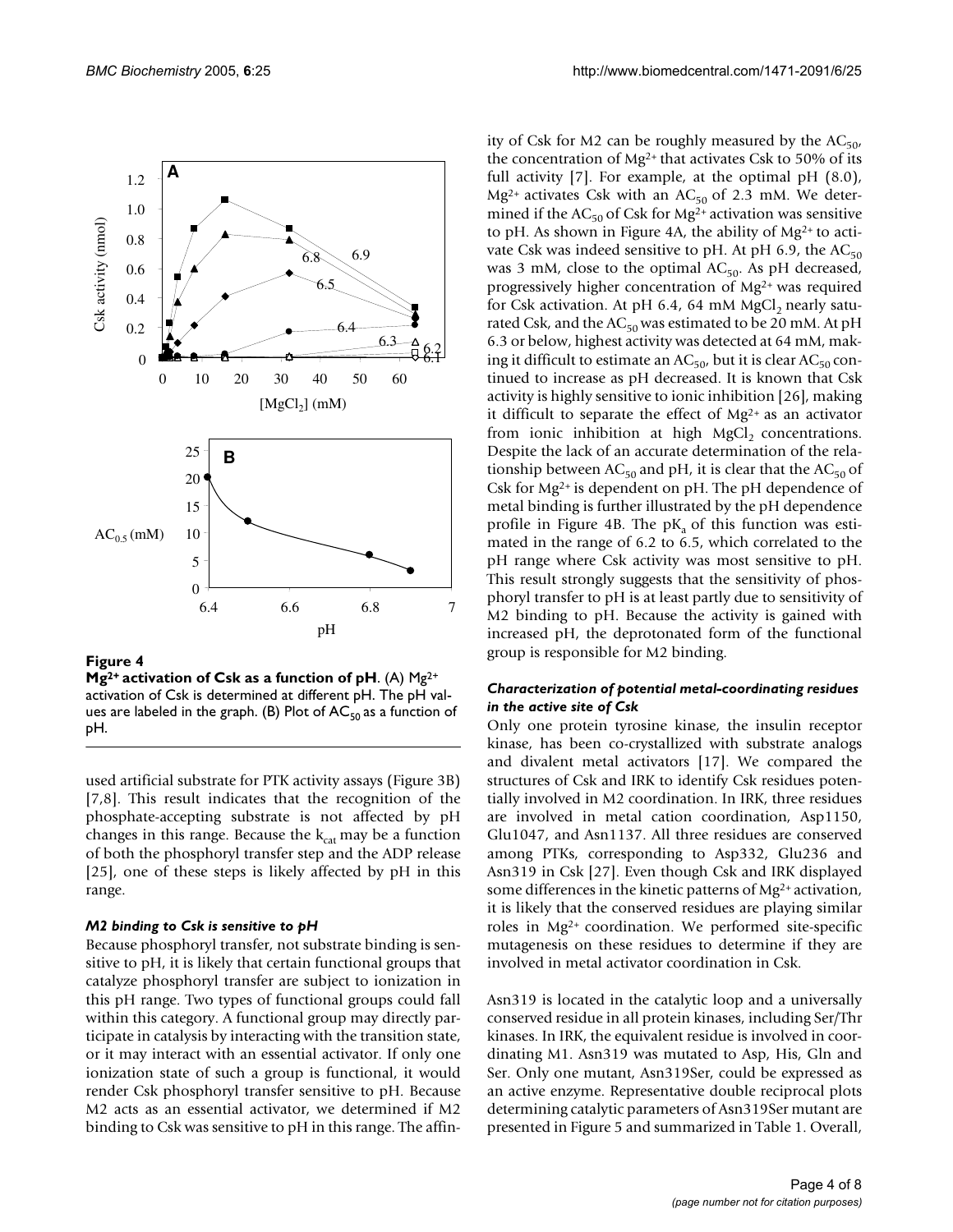

**Kinetic analysis of Asn319Ser**. Double reciprocal plots of Asn319Ser, using ATP (A), kdSrc (B) or  $polyE<sub>4</sub>Y$  (C) as the variable substrate. For the determination in (A),  $polyE_4Y$  is used as the phosphate-accepting substrate.

the catalytic efficiency measured by  $k_{cat}$  decreased by a factor of approximately 10,000, while the apparent  $K<sub>m</sub>$  values for ATP,  $polyE_4Y$  and kdSrc did not change significantly (within a factor of 2). The  $Mg^{2+}$  activation profile of this mutant was nearly identical to that of wt Csk (Figure 6) indicating that even though this residue is crucial for Csk catalysis, it is unlikely to be responsible for the M2 coordination. Because of the large decrease in  $k_{cat}$  due to the Asn319 mutation, there is a possibility that the mutation may have changed the rate-limiting step in Csk catalysis, making a direct conclusion about the role of Asn319 in M2 binding more complicated. The identical Mg2+ responses by Asn319Ser and wild type Csk argue against this possibility.

Mutation of Glu236 and Asp332 to a number of residues, Ala, Asp, Gln for Glu236, Ala, Asn, Glu for Asp332, produced inactive mutants, thus kinetic analysis of their role in M2 binding is precluded. These two residues remain likely candidates for coordinating M2, but confirmation awaits further study by other methods.

#### *Divalent Metal cations of certain size bind to and activate Csk*

To characterize the physical properties required of the metal activator, it has been previously determined that  $Mn^{2+}$ , Co<sup>2+</sup> and Ni<sup>2+</sup> could also serve as activators, while 14 other commercially available divalent metal cations could not [8,10]. To determine if the ability to activate Csk correlates to any specific physical attributes, we plotted the coordination number versus ionic radius [28] and determined where the activating metal cations were located on this map (Figure 7). The four divalent metal cations, Mg2+, Mn2+, Co2+ and Ni2+, that support Csk activity clustered together with a coordination number of 6 and an ionic radius of 0.65 to 0.8 Angstroms. Two other metal cations also met these criteria but apparently did not support the kinase activity:  $Cr^{2+}$  and  $Fe^{2+}$ . Both of these metal ions have multiple valencies, and interfere with the kinase assay. Fe<sup>2+</sup> forms brown precipitates likely with the enzyme and protein substrate, while Cr<sup>2+</sup> forms precipitates with ATP in the kinase assay. Such interferences prevent a definitive analysis if they could support Csk activity.  $Zn^{2+}$  binds to Csk tightly but does not support Csk activity, thus it inhibits Csk activity as an inhibitor competitive against M2.  $Zn^{2+}$  also falls within the range of the ionic radius, but has a coordination number of 4 or 5. This suggests that a coordination number of 6 may be required of the metal cation activator. Although this analysis suggests that the size and coordination number are likely important factors in determining if a metal cation could activate Csk catalysis, other factors may also be important.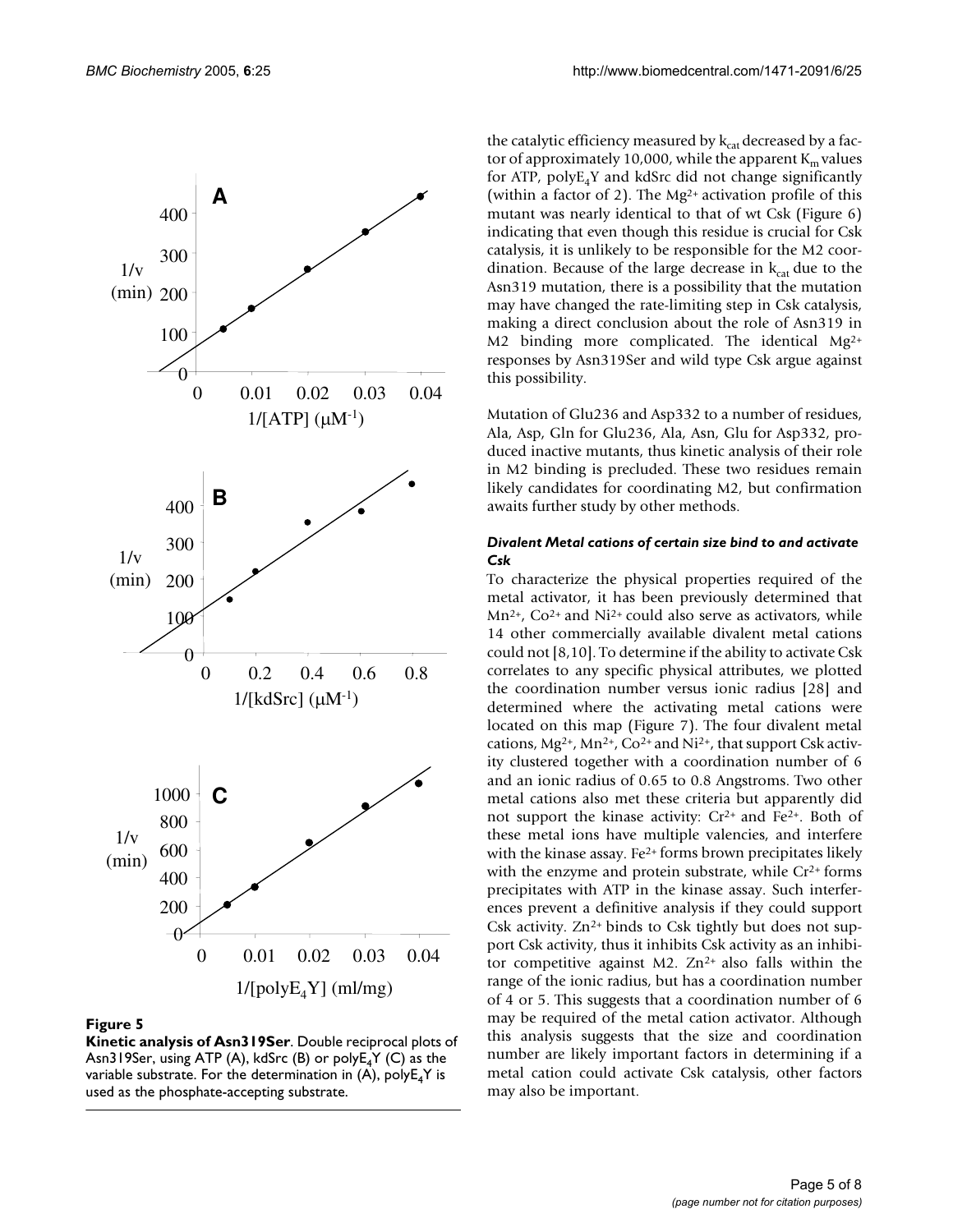|  |  | Table 1: Catalytic parameters of Csk and Asn319Ser mutant |  |  |  |
|--|--|-----------------------------------------------------------|--|--|--|
|--|--|-----------------------------------------------------------|--|--|--|

| Parameter <sup>a</sup>                                                  | Wt Csk                     | Asn319Ser                      |
|-------------------------------------------------------------------------|----------------------------|--------------------------------|
| $k_{\text{cat}}$ -ATP (min <sup>-1</sup> )<br>$K_m$ -ATP ( $\mu$ M)     | $160 \pm 10$<br>$140 + 12$ | $0.01 \pm 0.007$<br>$150 + 25$ |
| $k_{\text{cat}}$ -poly $E_4$ Y (min-1)<br>$K_m$ -poly $E_4$ Y (µg ml-1) | $82 + 12$<br>$156 \pm 30$  | $0.01 \pm 0.001$<br>$220 + 48$ |
| $k_{\text{cat}}$ -kdSrc (min-1)                                         | $109 + 3$                  | $0.01 \pm 0.001$               |
| $K_m$ -kdSrc (uM)                                                       | $6.4 \pm 0.1$              | $3.4 \pm 0.1$                  |

aAll assays were performed at least three times. The standard errors were calculated from three most consistent assays.

#### **Discussion**

In this communication, we investigated the molecular basis of a commonly observed catalytic property of Csk. First, Csk activity is sensitive to pH change in the range of 6 to 7. Steady state kinetics demonstrates that the sensitivity is not due to the binding of Csk to either ATP-Mg or the protein substrate. The sensitivity is due to the sensitivity of M2 binding to pH in this range. Second, several residues that have the potential for M2 binding were studied by mutagenesis. These studies eliminated Asn319 in the active site as a potential ligand for M2 binding, but were inconclusive about the role of Asp332 and Glu236, because mutants at these two positions were inactive. Third, commercially available divalent metal cations were surveyed for their ability to support Csk activity. A strong correlation between the ability of divalent metal cation to support Csk activity and its physical parameters (ionic radius and the coordination number) was identified. Divalent metal cations with a coordination number of 6 and an ionic radius of 0.65–0.8 Å were able to support the activity while ions outside of this range were not. Overall this investigation provided insights into the kinase-divalent metal interaction in the active site.

The sensitivity of kinase activity to pH has been previously investigated in the cAMP-dependent protein kinase [22]. Interestingly, the binding of ATP was sensitive to pH for PKA while the binding of the second Mg<sup>2+</sup> to PKA is not sensitive to pH. This pattern is the opposite of that observed for Csk, likely reflecting different coordination patterns for M1 and M2 in Csk and PKA. This is also consistent with the structural information on IRK and PKA. Although in both PKA and IRK, three conserved residues (Glu1047, Asn1137, and Asp1150 in IRK, Glu91, Asn171 and Asp184 in PKA) are involved in coordinating M1 and M2, the positions of M1 and M2 are switched in the two kinases. In IRK, M1 is coordinated with Asn1127, while M2 is coordinated with Asp1150 directly and Glu1047 through two water molecules. In PKA, M2 is coordinated with Asn171, while M1 is coordinated with Asp184. Because M1 binding to PKA is sensitive to pH, it is likely due to deprotonation of Asp184. In this case, M2 binding to IRK would likely be sensitive to pH. This pattern is



**Figure 6 Activation of wt and Asn319Ser mutant of Csk by Mg2+**. The maximum activities for both wt and Asn319Ser are set as 100%.

observed in Csk. This suggests that Csk and IRK likely uses a similar M2 binding site. In this case, Glu236 and Asp332 would be expected to be key ligands for M2 coordination.

Our effort to pinpoint the residues for coordinating M2 in Csk by mutagenic and kinetic studies is not fully successful. We were able to eliminate Asn319 as responsible for binding to M2, but our results are inconclusive regarding Asp332 and Glu236 due to the inability to generate active mutants at these two positions. This highlights the limitation of mutagenic approach to study catalytically essential residues. Further studies by other tools are required to solve these issues.

#### **Methods**

#### *Generation of Csk mutants*

Glutathione S transferase (GST)-Csk fusion proteins were generated and purified as previously described [29]. Csk point mutants were generated using QuikChange (Stratagene) in the parental plasmid and were confirmed by DNA sequencing. Kinase-defective Src (kdSrc) was produced as described previously [23,24].

#### *Enzyme purification*

Bacteria harbouring appropriate plasmids were cultured in LB medium at 37°C with shaking at 250 rpm overnight. The overnight culture was then mixed with an equal volume of fresh LB medium, cooled down to about 20°C. IPTG (0.2 mM) was added to the culture to induce recombinant protein expression at 20°C for 12 hours. The GST fusion proteins were purified by glutathione affinity chromatography as previously described [29]. The purified enzymes were desalted on a Sephadex G25 column equil-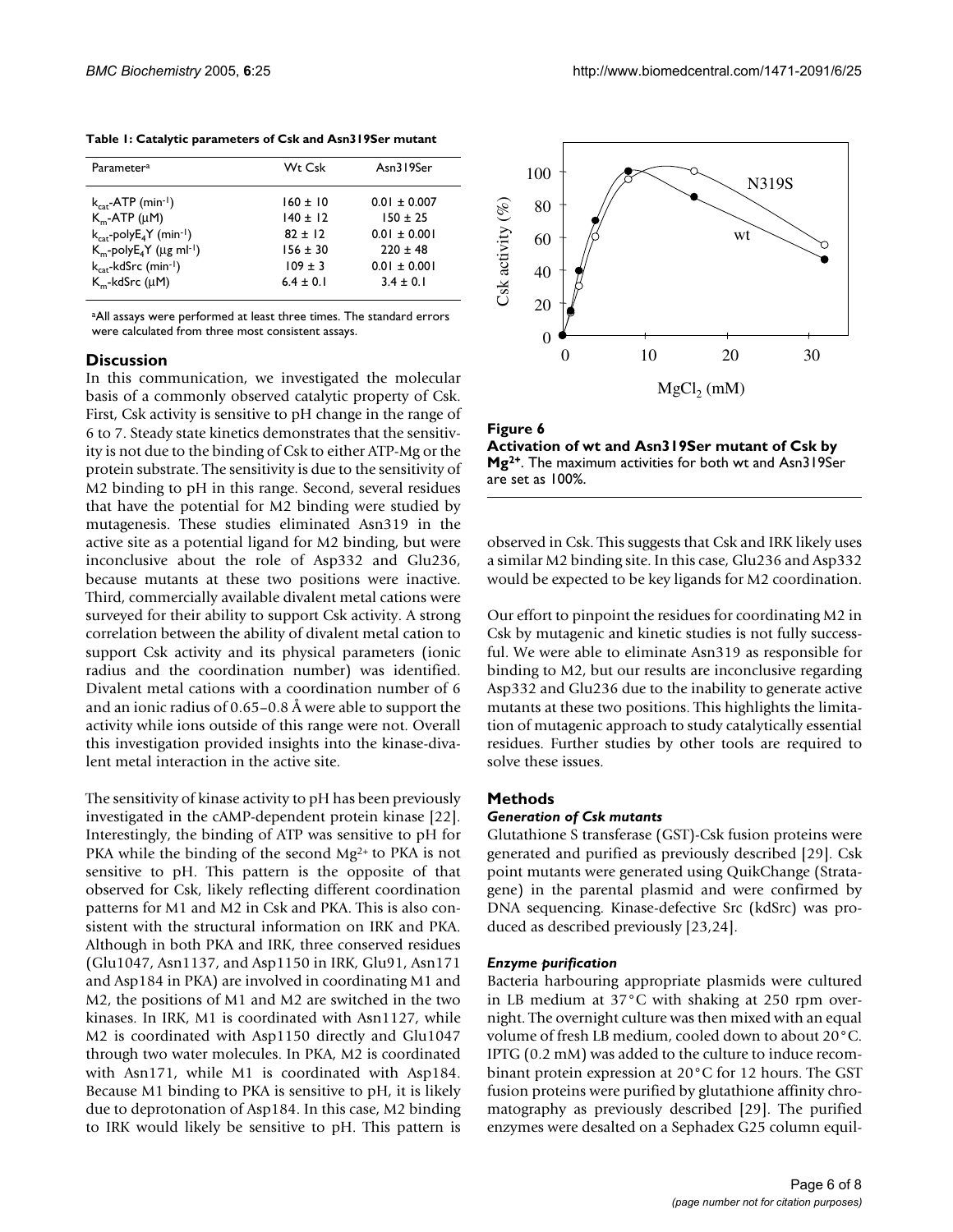

**Plot of coordination number versus cation radius for commercially available divalent metal cations**. Those cations that support Csk activity are shown in blue. Zn<sup>2+</sup>, which also binds to Csk but does not support Csk activity, is shown in red. Fe<sup>2+</sup> and  $Cr^{2+}$  are also labelled. Their ability to support Csk activity is discussed in the text. The coordination numbers and the cation radii are taken from reference [28] and the inhibition data is taken from reference [8].

ibrated with the storage buffer (100 mM Tris-Cl, pH 8.0, and 0.1% β-mercaptoethanol). Glycerol was added to the purified fractions to 30% and the enzymes were stored at -20°C. Protein concentration was determined by the Bradford assay and the purity of purified proteins was assessed by SDS-PAGE with coomassie blue staining.

#### *Kinase activity assay*

For assaying PTK activity, phosphorylation of polyE4Y and kdSrc was measured using the acid precipitation assay as previously described [7]. Standard kinase assay buffer contains 100 mM EPPS, pH 8, 10% glycerol, 0.1% triton X-100 and 0.1% β-mercaptoethanol. Reaction time for the assays was 10 min. Standard assays used  $polyE_4Y$  at 1 mg  $ml<sup>-1</sup>$ , or kdSrc at 10  $µM$  as the phosphate-accepting substrate and ATP at 0.2 mM as the phosphate-donating substrate. To determine the kinase activity at different pH, the kinase buffer contained all the standard buffer components except EPPS was replaced by 100 mM MES or Tris at designated pH. When  $K<sub>m</sub>$  and  $K<sub>cat</sub>$  were determined with regard to one substrate, the kinase activity was determined at various concentrations of that substrate in the range of 20 to 200  $\mu$ g ml<sup>-1</sup> for poly $E_4$ Y, 1 to 10  $\mu$ M for kdSrc or 20 to 200 µM for ATP. When the phosphate-accepting substrate (either  $polyE_4Y$  or kdSrc) was the variable substrate, ATP concentration was 0.2 mM. Poly $E_4$ Y at 1 mg ml<sup>-1</sup> was

used when ATP was the variable substrate. The  $k_{cat}$  and  $K_m$ values were determined by Lineweaver-Burk plots with linear regression using Microsoft Excel. All steady state kinetic assays were performed in duplicate, and repeated at least once. Standard errors were calculated if an assay was performed at least three times.

#### **Abbreviation used**

 $AC_{50}$ , the concentration of a divalent metal cation that activates Csk to 50% of its full activity; Csk, C-terminal Src kinase; IRK, insulin receptor kinase; PKA, the campdependent protein kinase; PTK, protein tyrosine kinase(s); SFK, Src family kinase(s).

#### **Authors' contributions**

XL designed and performed the experiments and analyzed the results. MKA designed and performed experiments. GS designed the experiments, analyzed the results and wrote the paper.

#### **Acknowledgements**

This work was supported by grants from NIH (1RO1CA111687 and 1 P20 RR16457), and the American Cancer Society (RSG-04-247-01-CDD). DNA sequencing was performed at URI Genomics and Sequencing Center.

#G. Sun is an American Cancer Society Research Scholar.

#### **References**

- 1. Hubbard SR, Till JH: [Protein tyrosine kinase structure and function.](http://www.ncbi.nlm.nih.gov/entrez/query.fcgi?cmd=Retrieve&db=PubMed&dopt=Abstract&list_uids=10966463) *Annu Rev Biochem* 2000, 69:373-398.
- 2. Hunter T: **[The Croonian Lecture 1997. The phosphorylation](http://www.ncbi.nlm.nih.gov/entrez/query.fcgi?cmd=Retrieve&db=PubMed&dopt=Abstract&list_uids=9602534) [of proteins on tyrosine: its role in cell growth and disease.](http://www.ncbi.nlm.nih.gov/entrez/query.fcgi?cmd=Retrieve&db=PubMed&dopt=Abstract&list_uids=9602534)** *Philos Trans R Soc Lond B Biol Sci* 1998, **353:**583-605.
- 3. Krause DS, Van Etten RA: **[Tyrosine kinases as targets for cancer](http://www.ncbi.nlm.nih.gov/entrez/query.fcgi?cmd=Retrieve&db=PubMed&dopt=Abstract&list_uids=16014887) [therapy.](http://www.ncbi.nlm.nih.gov/entrez/query.fcgi?cmd=Retrieve&db=PubMed&dopt=Abstract&list_uids=16014887)** *N Engl J Med* 2005, **353:**172-187.
- 4. Okada M, Nada S, Yamanashi Y, Yamamoto T, Nakagawa H: **[CSK: a](http://www.ncbi.nlm.nih.gov/entrez/query.fcgi?cmd=Retrieve&db=PubMed&dopt=Abstract&list_uids=1722201) [protein-tyrosine kinase involved in regulation of src family](http://www.ncbi.nlm.nih.gov/entrez/query.fcgi?cmd=Retrieve&db=PubMed&dopt=Abstract&list_uids=1722201) [kinases.](http://www.ncbi.nlm.nih.gov/entrez/query.fcgi?cmd=Retrieve&db=PubMed&dopt=Abstract&list_uids=1722201)** *J Biol Chem* 1991, **266:**24249-24252.
- 5. Sun G, Sharma AK, Budde RJ: **[Autophosphorylation of Src and](http://www.ncbi.nlm.nih.gov/entrez/query.fcgi?cmd=Retrieve&db=PubMed&dopt=Abstract&list_uids=9794236) [Yes blocks their inactivation by Csk phosphorylation.](http://www.ncbi.nlm.nih.gov/entrez/query.fcgi?cmd=Retrieve&db=PubMed&dopt=Abstract&list_uids=9794236)** *Oncogene* 1998, **17:**1587-1595.
- 6. Cole PA, Burn P, Takacs B, Walsh CT: **[Evaluation of the catalytic](http://www.ncbi.nlm.nih.gov/entrez/query.fcgi?cmd=Retrieve&db=PubMed&dopt=Abstract&list_uids=7527038) [mechanism of recombinant human Csk \(C-terminal Src](http://www.ncbi.nlm.nih.gov/entrez/query.fcgi?cmd=Retrieve&db=PubMed&dopt=Abstract&list_uids=7527038) [kinase\) using nucleotide analogs and viscosity effects.](http://www.ncbi.nlm.nih.gov/entrez/query.fcgi?cmd=Retrieve&db=PubMed&dopt=Abstract&list_uids=7527038)** *J Biol Chem* 1994, **269:**30880-30887.
- 7. Sun G, Budde RJ: **[Requirement for an additional divalent metal](http://www.ncbi.nlm.nih.gov/entrez/query.fcgi?cmd=Retrieve&db=PubMed&dopt=Abstract&list_uids=9047313) [cation to activate protein tyrosine kinases.](http://www.ncbi.nlm.nih.gov/entrez/query.fcgi?cmd=Retrieve&db=PubMed&dopt=Abstract&list_uids=9047313)** *Biochemistry* 1997, **36:**2139-2146.
- 8. Sun G, Budde RJ: **[Substitution studies of the second divalent](http://www.ncbi.nlm.nih.gov/entrez/query.fcgi?cmd=Retrieve&db=PubMed&dopt=Abstract&list_uids=10220355) [metal cation requirement of protein tyrosine kinase CSK.](http://www.ncbi.nlm.nih.gov/entrez/query.fcgi?cmd=Retrieve&db=PubMed&dopt=Abstract&list_uids=10220355)** *Biochemistry* 1999, **38:**5659-5665.
- 9. Maguire ME: **Magnesium: a regulated and regulatory cation.** *Metal Ions Biol Syst* 1990, **26:**135-153.
- 10. Grace MR, Walsh CT, Cole PA: **[Divalent ion effects and insights](http://www.ncbi.nlm.nih.gov/entrez/query.fcgi?cmd=Retrieve&db=PubMed&dopt=Abstract&list_uids=9048573) [into the catalytic mechanism of protein tyrosine kinase Csk.](http://www.ncbi.nlm.nih.gov/entrez/query.fcgi?cmd=Retrieve&db=PubMed&dopt=Abstract&list_uids=9048573)** *Biochemistry* 1997, **36:**1874-1881.
- 11. Saylor P, Wang C, Hirai TJ, Adams JA: **[A second magnesium ion](http://www.ncbi.nlm.nih.gov/entrez/query.fcgi?cmd=Retrieve&db=PubMed&dopt=Abstract&list_uids=9730835) [is critical for ATP binding in the kinase domain of the onco](http://www.ncbi.nlm.nih.gov/entrez/query.fcgi?cmd=Retrieve&db=PubMed&dopt=Abstract&list_uids=9730835)[protein v-Fps.](http://www.ncbi.nlm.nih.gov/entrez/query.fcgi?cmd=Retrieve&db=PubMed&dopt=Abstract&list_uids=9730835)** *Biochemistry* 1998, **37:**12624-12630.
- 12. Sun G, Budde JA: **[Expression, purification, and initial character](http://www.ncbi.nlm.nih.gov/entrez/query.fcgi?cmd=Retrieve&db=PubMed&dopt=Abstract&list_uids=9281320)[ization of human Yes protein tyrosine kinase from a bacte](http://www.ncbi.nlm.nih.gov/entrez/query.fcgi?cmd=Retrieve&db=PubMed&dopt=Abstract&list_uids=9281320)[rial expression system.](http://www.ncbi.nlm.nih.gov/entrez/query.fcgi?cmd=Retrieve&db=PubMed&dopt=Abstract&list_uids=9281320)** *Arch Biochem Biophys* 1997, **345:**135-142.
- 13. Budde JA, Ramdas L, Ke S: **[Recombinant pp60c-src from baculo](http://www.ncbi.nlm.nih.gov/entrez/query.fcgi?cmd=Retrieve&db=PubMed&dopt=Abstract&list_uids=7504254)[virus-infected insect cells: purification and characterization.](http://www.ncbi.nlm.nih.gov/entrez/query.fcgi?cmd=Retrieve&db=PubMed&dopt=Abstract&list_uids=7504254)** *Prep Biochem* 1993, **23:**493-515.